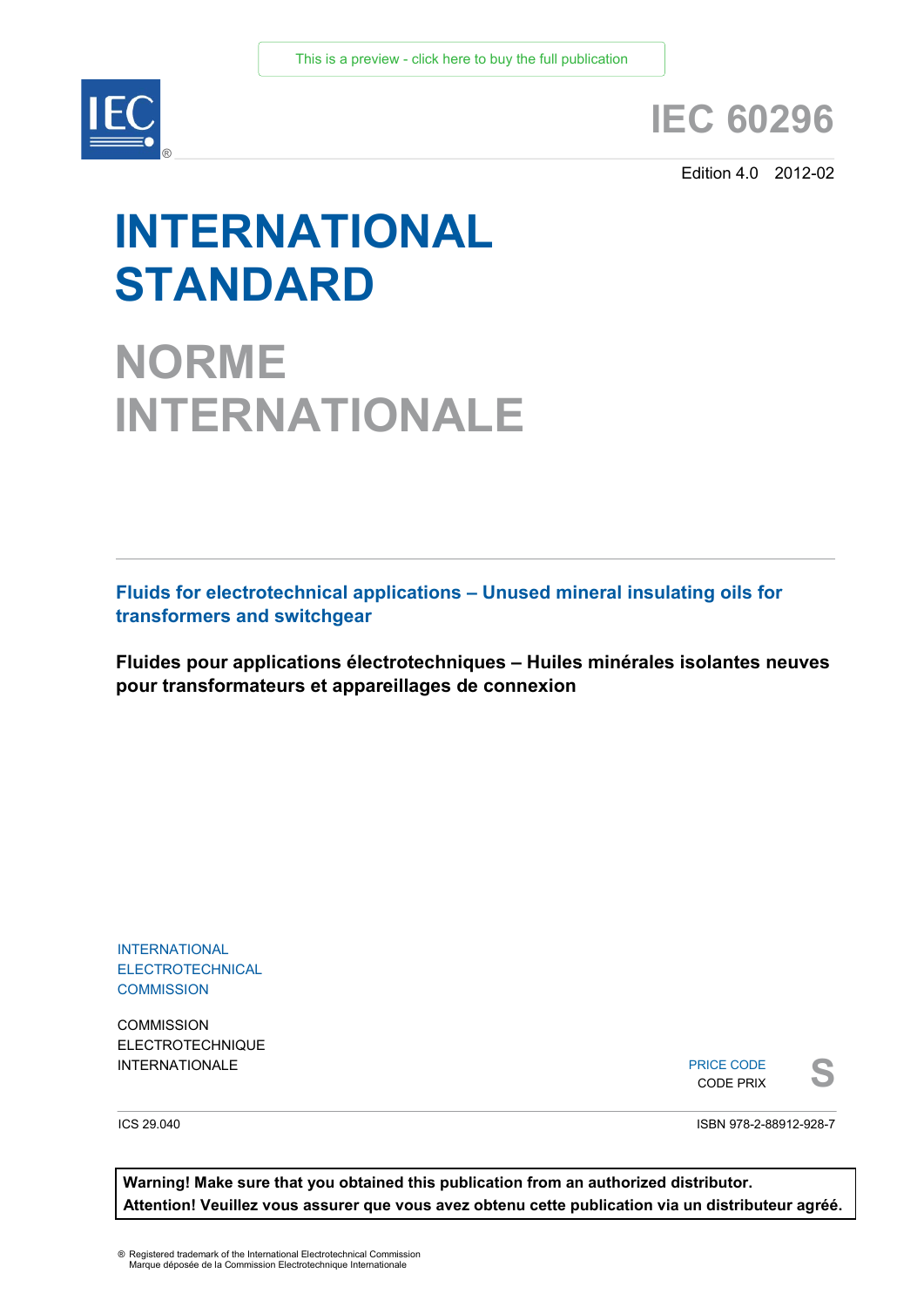## CONTENTS

| 1 |             |                                                                              |  |  |  |
|---|-------------|------------------------------------------------------------------------------|--|--|--|
| 2 |             |                                                                              |  |  |  |
| 3 |             |                                                                              |  |  |  |
| 4 |             |                                                                              |  |  |  |
|   | 4.1         |                                                                              |  |  |  |
|   | 4.2         |                                                                              |  |  |  |
|   | 4.3         |                                                                              |  |  |  |
|   | 4.4         |                                                                              |  |  |  |
| 5 |             | Classification, identification, general delivery requirements and sampling11 |  |  |  |
|   | 5.1         |                                                                              |  |  |  |
|   |             | 5.1.1                                                                        |  |  |  |
|   |             | 512                                                                          |  |  |  |
|   |             | 5.1.3                                                                        |  |  |  |
|   | 5.2         |                                                                              |  |  |  |
|   | 5.3         |                                                                              |  |  |  |
|   | 5.4         |                                                                              |  |  |  |
|   | 5.5         |                                                                              |  |  |  |
| 6 |             |                                                                              |  |  |  |
|   | 6.1         |                                                                              |  |  |  |
|   | 6.2         |                                                                              |  |  |  |
|   | 6.3         |                                                                              |  |  |  |
|   | 6.4         |                                                                              |  |  |  |
|   | 6.5         |                                                                              |  |  |  |
|   | 6.6         |                                                                              |  |  |  |
|   | 6.7         |                                                                              |  |  |  |
|   | 6.8         |                                                                              |  |  |  |
|   | 6.9<br>6.10 |                                                                              |  |  |  |
|   | 6.11        |                                                                              |  |  |  |
|   |             |                                                                              |  |  |  |
|   |             |                                                                              |  |  |  |
|   |             |                                                                              |  |  |  |
|   |             |                                                                              |  |  |  |
|   |             |                                                                              |  |  |  |
|   |             |                                                                              |  |  |  |
|   | 6.14        |                                                                              |  |  |  |
|   | 6.15        |                                                                              |  |  |  |
|   |             |                                                                              |  |  |  |
|   |             |                                                                              |  |  |  |
|   |             |                                                                              |  |  |  |
|   |             |                                                                              |  |  |  |
|   |             |                                                                              |  |  |  |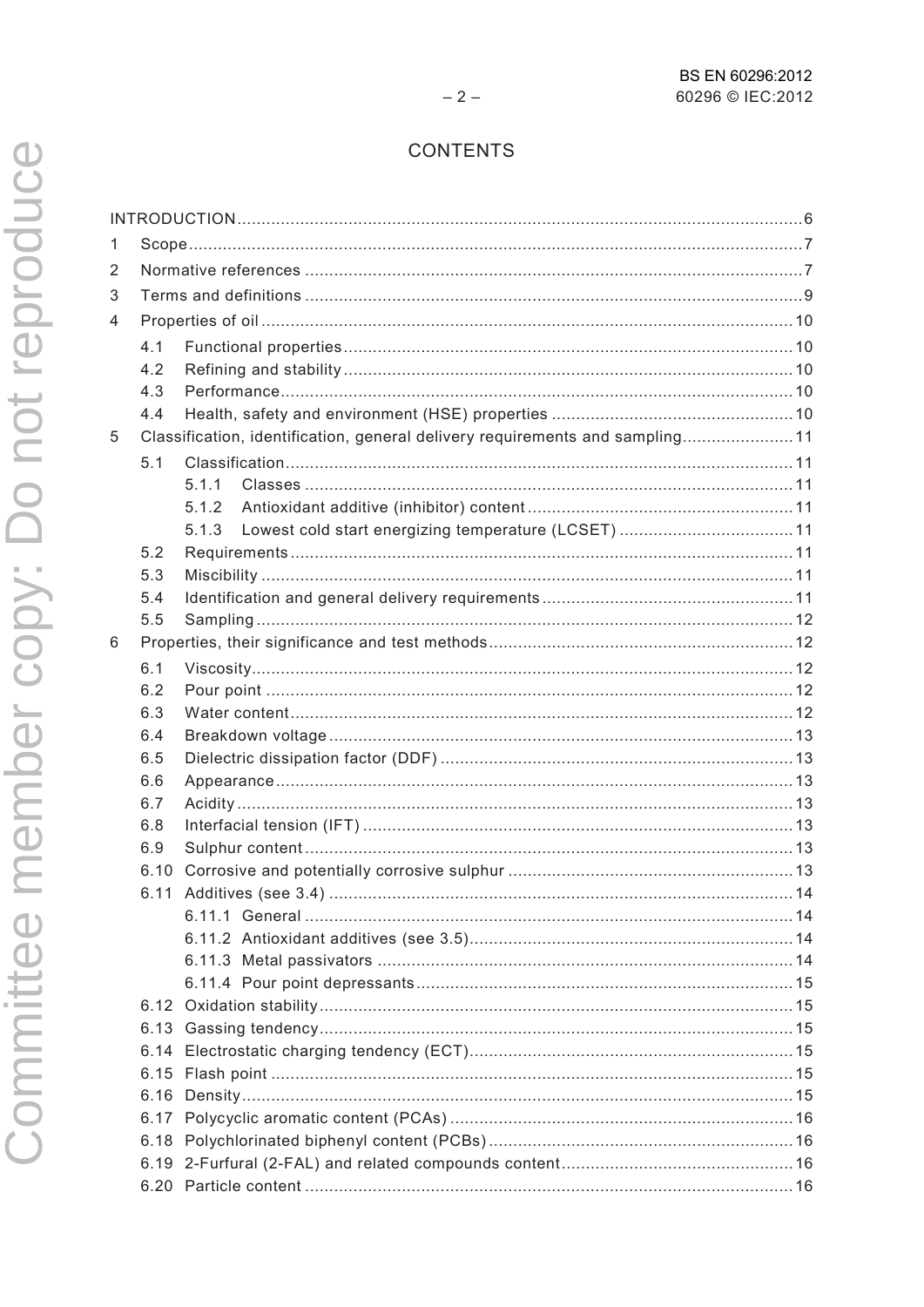| Table 1 – Maximum viscosity and pour point of transformer oil at lowest cold start |  |
|------------------------------------------------------------------------------------|--|
|                                                                                    |  |
|                                                                                    |  |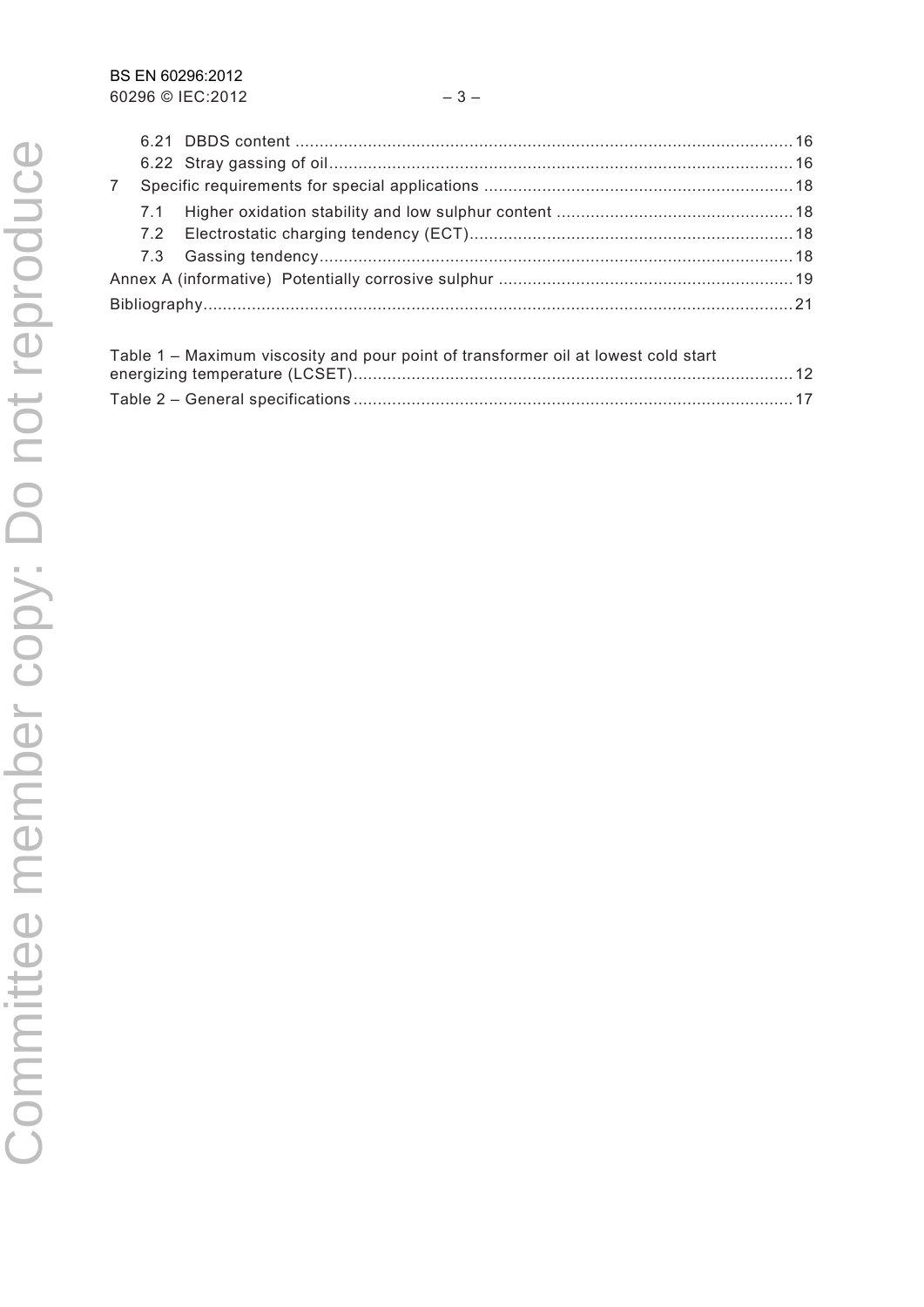#### INTRODUCTION

This International Standard does not purport to address all the safety problems associated with its use. It is the responsibility of the user of the standard to establish appropriate health and safety practices and determine the applicability of regulatory limitations prior to use.

The mineral insulating oils which are the subject of this standard should be handled with due regard to personal hygiene. Direct contact with the eyes may cause irritation. In the case of eye contact, irrigation with copious quantities of clean running water should be carried out and medical advice sought. Some of the tests specified in this standard involve the use of processes that could lead to a hazardous situation. Attention is drawn to the relevant standard for guidance.

This standard is applicable to mineral insulating oils, chemicals and used sample containers. The disposal of these items should be carried out according to local regulations with regard to their impact on the environment. Every precaution should be taken to prevent release of mineral insulating oil into the environment.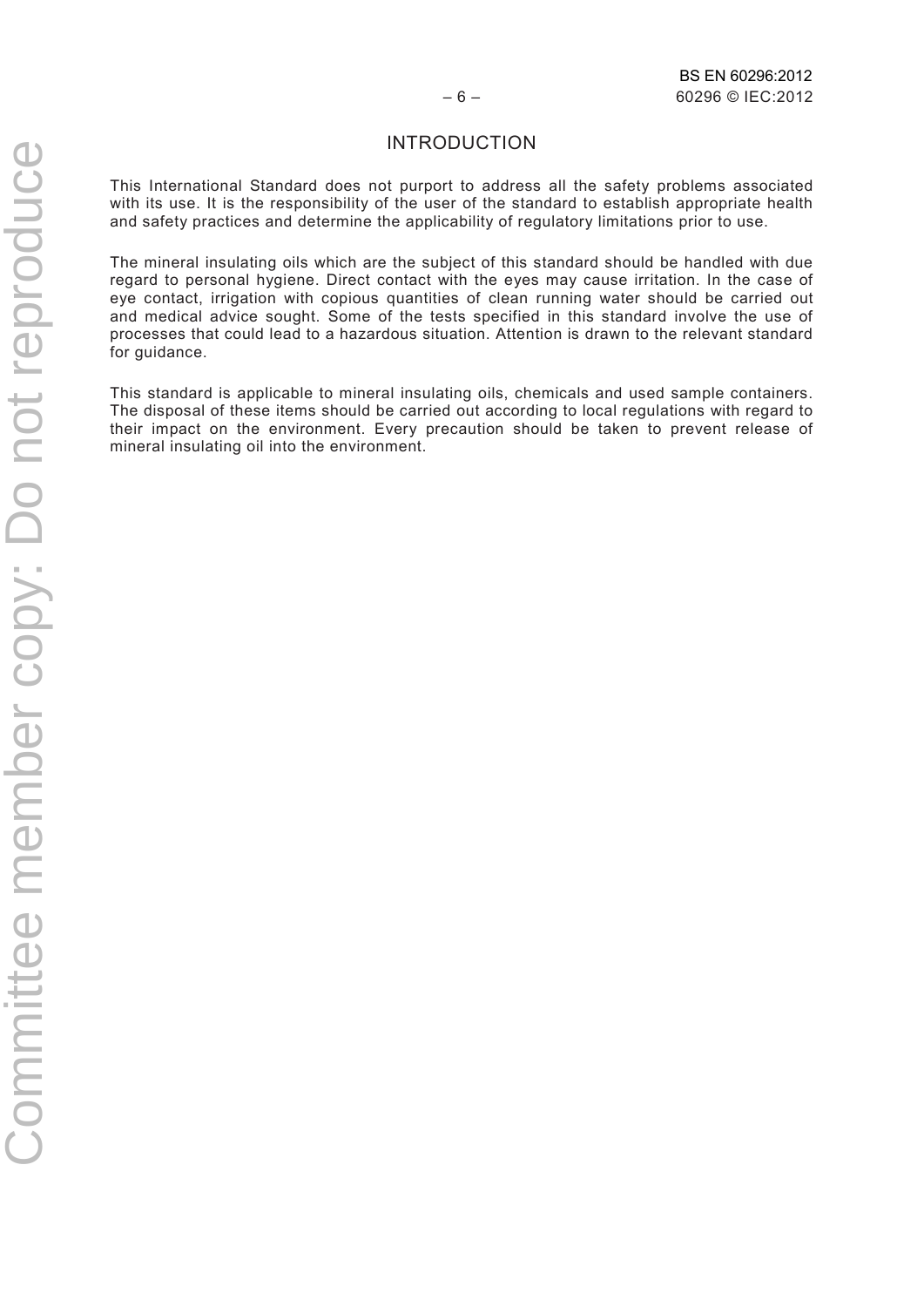#### **FLUIDS FOR ELECTROTECHNICAL APPLICATIONS – UNUSED MINERAL INSULATING OILS FOR TRANSFORMERS AND SWITCHGEAR**

#### **1 Scope**

This International Standard is applicable to specifications and test methods for unused mineral insulating oils (see Clause 3 for definitions). It applies to oil delivered to the agreed point and time of delivery, intended for use in transformers, switchgear and similar electrical equipment in which oil is required for insulation and heat transfer. These oils are obtained by refining, modifying and/or blending of petroleum products and other hydrocarbons.

Oils with and without additives are both within the scope of this standard.

This standard is applicable only to unused mineral insulating oils.

Recycled oils are beyond the scope of this standard.

NOTE Definitions and specifications for recycled oils will be covered by IEC 6270[1](#page-4-0)<sup>1</sup>.

This standard does not apply to mineral insulating oils used as impregnants in cables or capacitors.

#### **2 Normative references**

The following documents, in whole or in part, are normatively referenced in this document and are indispensable for its application. For dated references, only the edition cited applies. For undated references, the latest edition of the referenced document (including any amendments) applies.

IEC 60076-2, *Power transformers – Part 2: Temperature rise for liquid-immersed transformers*

IEC 60156, *Insulating liquids – Determination of the breakdown voltage at power frequency – Test method*

IEC 60247, *Insulating liquids – Measurement of relative permittivity, dielectric dissipation factor (tan δ) and d.c. resistivity* 

IEC 60422, *Mineral insulating oils in electrical equipment – Supervision and maintenance guidance*

IEC 60475, *Method of sampling liquid dielectrics*

IEC 60628:1985, *Gassing of insulating liquids under electrical stress and ionization*

IEC 60666, *Detection and determination of specified additives in mineral insulating oils*

IEC 60814, *Insulating liquids – Oil-impregnated paper and pressboard – Determination of water by automatic coulometric Karl Fischer titration*

Committee member copy: Do not reproduceCommittee member copy: Do not reproduce

<span id="page-4-0"></span><sup>—————————</sup>  1 In preparation.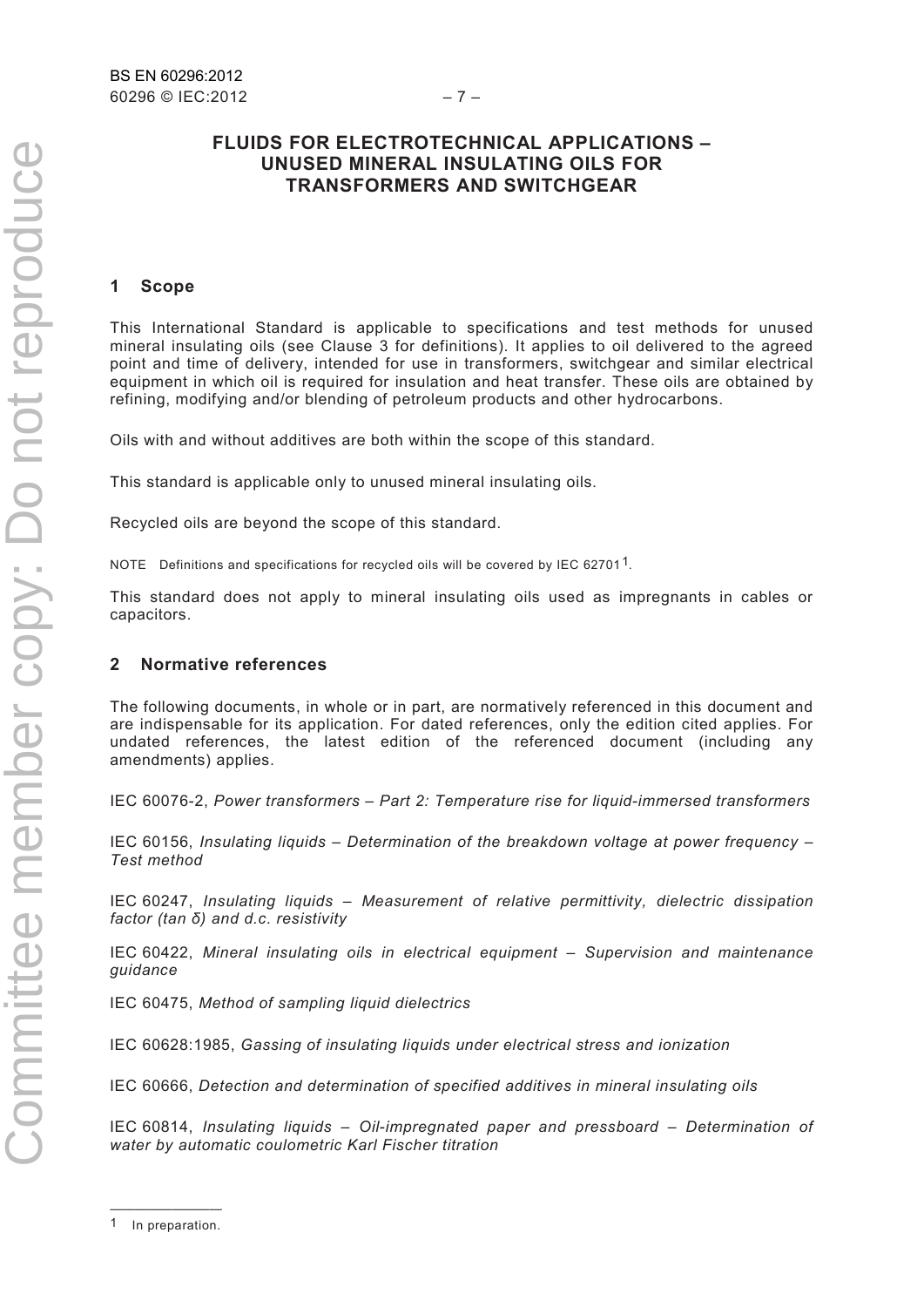IEC 60970, *Insulating liquids – Methods for counting and sizing particles* 

IEC 61125:1992, *Unused hydrocarbon-based insulating liquids – Test methods for evaluating the oxidation stability* Amendment 1 (2004)

IEC 61198, *Mineral insulating oils – Methods for the determination of 2-furfural and related compounds*

IEC 61619, *Insulating liquids – Contamination by polychlorinated biphenyls (PCBs) – Method of determination by capillary column gas chromatography*

IEC 61620, *Insulating liquids – Determination of the dielectric dissipation factor by measurement of the conductance and capacitance – Test method* 

IEC 61868, *Mineral insulating oils – Determination of kinematic viscosity at very low temperatures*

IEC 62021-1, *Insulating liquids – Determination of acidity – Part 1: Automatic potentiometric titration* 

IEC 62021-2, *Insulating liquids – Determination of acidity – Part 2: Colourimetric titration* 

IEC 62535:2008*, Insulating liquids – Test method for detection of potentially corrosive sulphur in used and unused insulating oils*

ISO 2719, *Determination of flash point – Pensky-Martens closed cup method*

ISO 3016, *Petroleum products – Determination of pour point*

ISO 3104, *Petroleum products – Transparent and opaque liquids – Determination of kinematic viscosity and calculation of dynamic viscosity*

ISO 3675, *Crude petroleum and liquid petroleum products – Laboratory determination of density – Hydrometer method*

ISO 12185, *Crude petroleum and petroleum products – Determination of density – Oscillating U-tube method*

ISO 14596, *Petroleum products – Determination of sulfur content – Wavelength-dispersive Xray fluorescence spectrometry*

ASTM D971*, Standard Test Method for Interfacial Tension of Oil Against Water by the Ring Method*

ASTM D7150*, Standard Test Method for the Determination of Gassing Characteristics of Insulating Liquids Under Thermal Stress at Low temperature*

DIN 51353, *Testing of insulating oils; detection of corrosive sulfur; Silver strip test*

EN 14210, *Surface active agents – Determination of interfacial tension of solutions of surface active agents by the stirrup or ring method* 

IP 346, *Determination of polycyclic aromatics in lubricant base oils and asphaltene free petroleum fractions – Dimethylsulfoxide refractive method*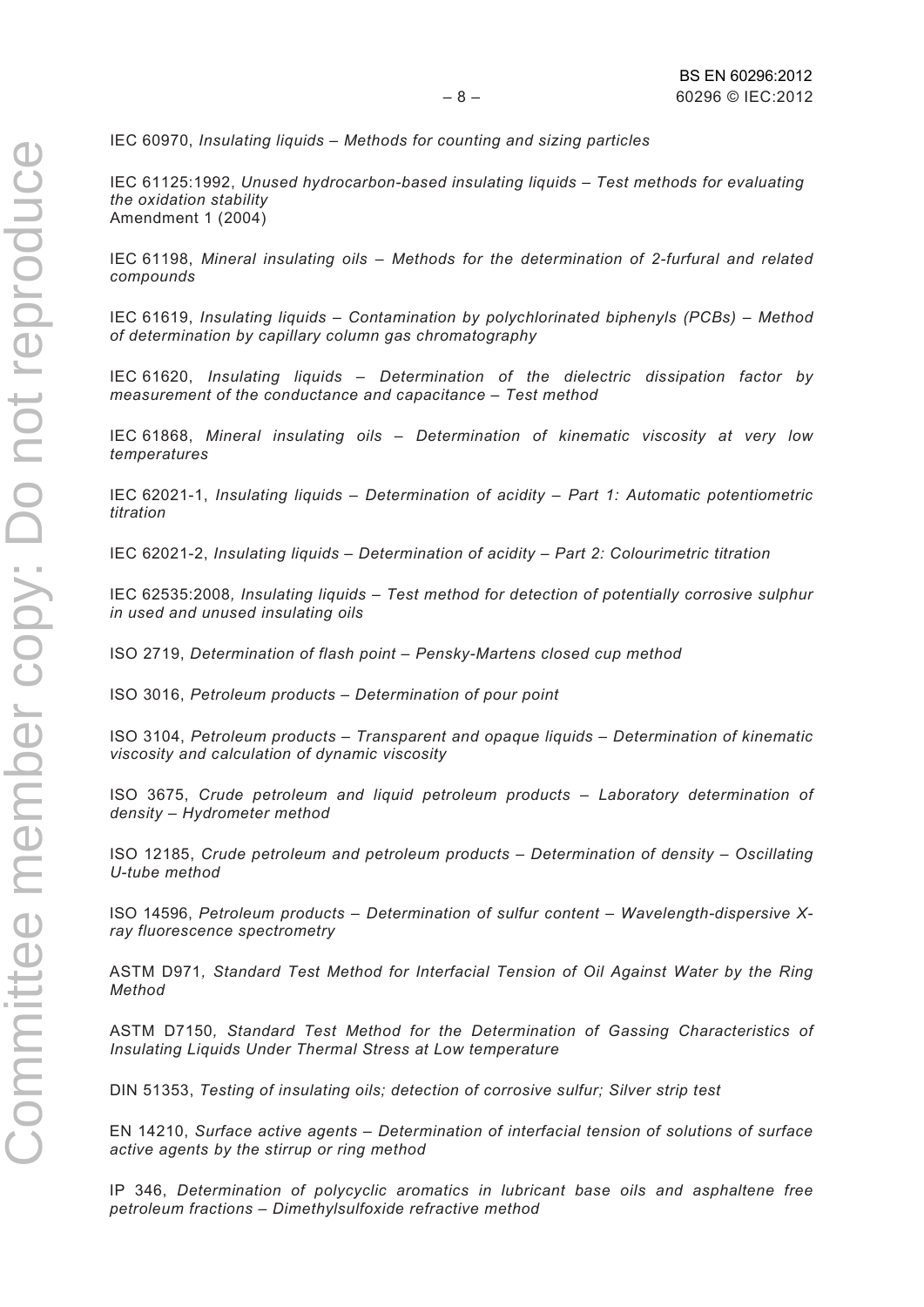$60296$  © IEC:2012 – 9 – BS EN 60296:2012

IP 373, *Determination of the sulphur content of light and middle distillates – Oxidative microcoulometry*

#### **3 Terms and definitions**

For the purposes of this document, the following terms and definitions apply**.** 

#### **3.1**

#### **transformer oil**

mineral insulating oil for transformers and similar electrical equipment

#### **3.2**

#### **low temperature switchgear oil**

mineral insulating oil for oil-filled switchgear for outdoor application in very cold climatic conditions

#### **3.3**

#### **mineral insulating oil**

insulating oil obtained by refining, modifying and/or blending of petroleum products and other hydrocarbons

Note 1 to entry This does not include insulating liquids such as esters, synthetic aromatics or silicone fluids.

#### **3.4**

#### **additive**

chemical substance that is added to mineral insulating oil in order to improve certain characteristics

Note 1 to entry Examples include antioxidants, metal passivators, metal deactivators, electrostatic charging tendency depressants, gas absorbers, pour point depressants, anti-foam agents and refining process improvers.

#### **3.5**

#### **antioxidant additive**

additive incorporated in mineral insulating oil that improves oxidation stability

Note 1 to entry A large number of additives which improve oxidation stability, including inhibitors, peroxide decomposers, metal passivators and metal deactivators, are available and may be used in oils if declared (see 6.11.1 and 6.11.2).

#### **3.5.1**

#### **inhibitor**

antioxidant additives of the phenolic-or amine- type, such as DBPC and DBP described in IEC 60666

Note 1 to entry DBPC = 2,6-di-tert-butyl-para-cresol; DBP = 2,6-di-tert-butyl-phenol.

#### **3.5.2**

#### **other antioxidant additive**

antioxidant additive of the sulphur- or phosphorous- type

#### **3.5.3**

#### **passivator**

metal passivator additive used primarily as electrostatic charging depressant, but which may also improve oxidation stability

Note 1 to entry Metal passivators are sometimes described as metal deactivators or corrosion inhibitors.

#### **3.6**

#### **uninhibited oil**

mineral insulating oil containing no inhibitor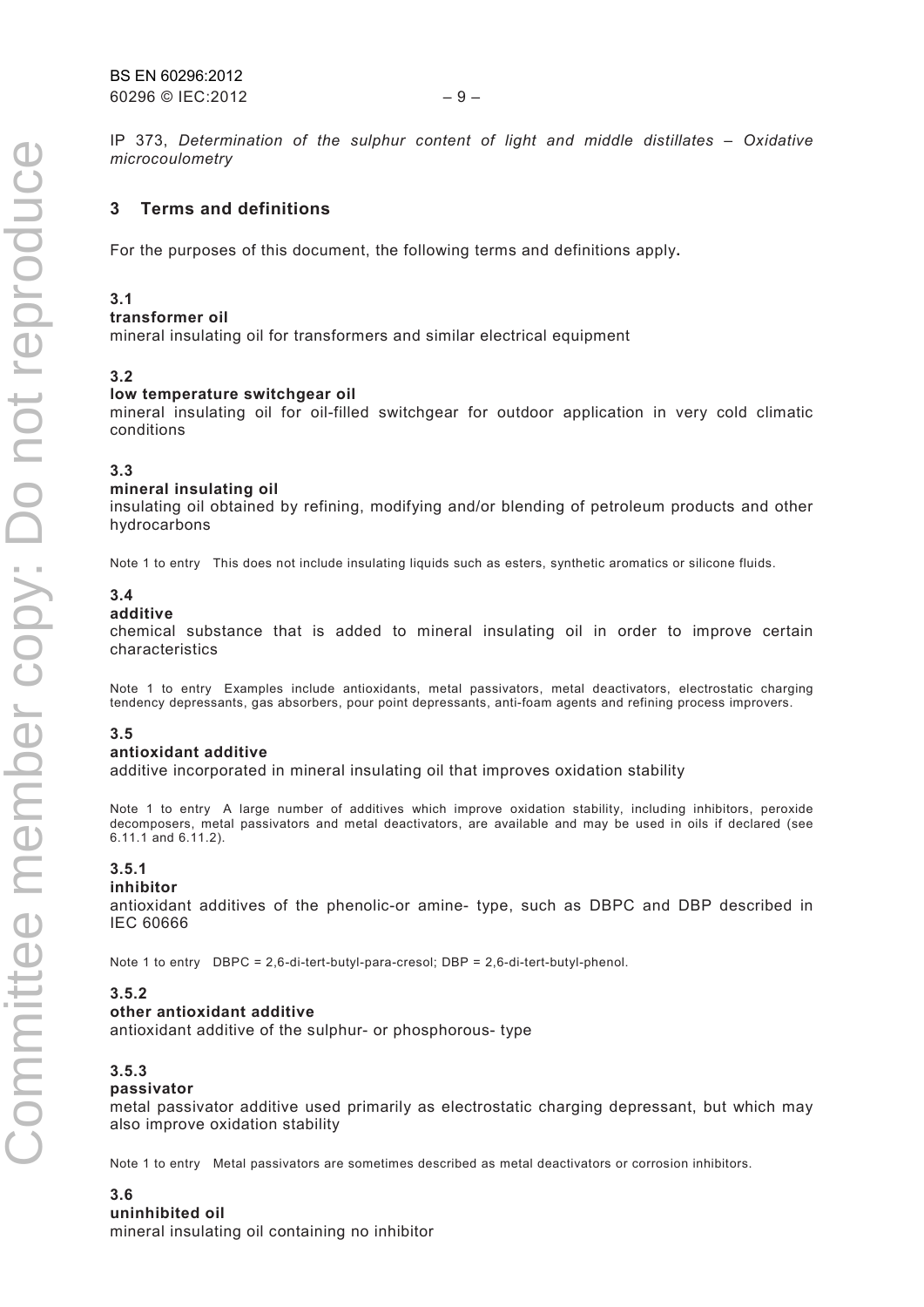Note 1 to entry No inhibitor means that the total inhibitor content is below the detection limit of 0,01 % indicated in IEC 60666.

#### **3.7**

#### **trace inhibited oil**

mineral insulating oil containing less than 0,08 % of total inhibitor content as measured by IEC 60666

#### **3.8**

#### **inhibited oil**

mineral insulating oil containing a minimum of 0,08 % and a maximum of 0,40 % of total inhibitor content as measured by IEC 60666

#### **3.9**

#### **unused mineral insulating oil**

mineral insulating oil not recycled as delivered by the supplier

Note 1 to entry Such an oil has not been used in, nor been in contact with electrical equipment or other equipment not required for manufacture, storage or transport. The manufacturer and supplier of unused oil will have taken all reasonable precautions to ensure that there is no contamination with polychlorinated biphenyls or terphenyls (PCB, PCT), used, reclaimed or dechlorinated oil or other contaminants.

Note 2 to entry The definition of recycled oils will be given in IEC 62701 (in preparation).

Note 3 to entry A blend of unused and recycled oil in any proportion is regarded as being recycled.

#### **4 Properties of oil**

NOTE Oil characteristics are listed in Tables 1 and 2 and in Clause 6.

#### **4.1 Functional properties**

Properties of oil that have an impact on its function as an insulating and cooling liquid.

NOTE Functional properties include viscosity, density, pour point, water content, breakdown voltage and dielectric dissipation factor.

#### **4.2 Refining and stability**

Properties of oil that are influenced by quality and type of refining and additives.

NOTE These can include appearance, interfacial tension, sulphur content, acidity, corrosive sulphur, 2-furfural and related compounds content and stray gassing.

#### **4.3 Performance**

Properties that are related to the long-term behaviour of oil in service and/or its reaction to high electric stress and temperature.

NOTE Examples include oxidation stability, gassing tendency and electrostatic charging tendency (ECT).

#### **4.4 Health, safety and environment (HSE) properties**

Oil properties related to safe handling and environment protection.

NOTE Examples can include flash point, density, PCA (polycyclic aromatics) and PCB/PCT (polychlorinated biphenyls/ terphenyls).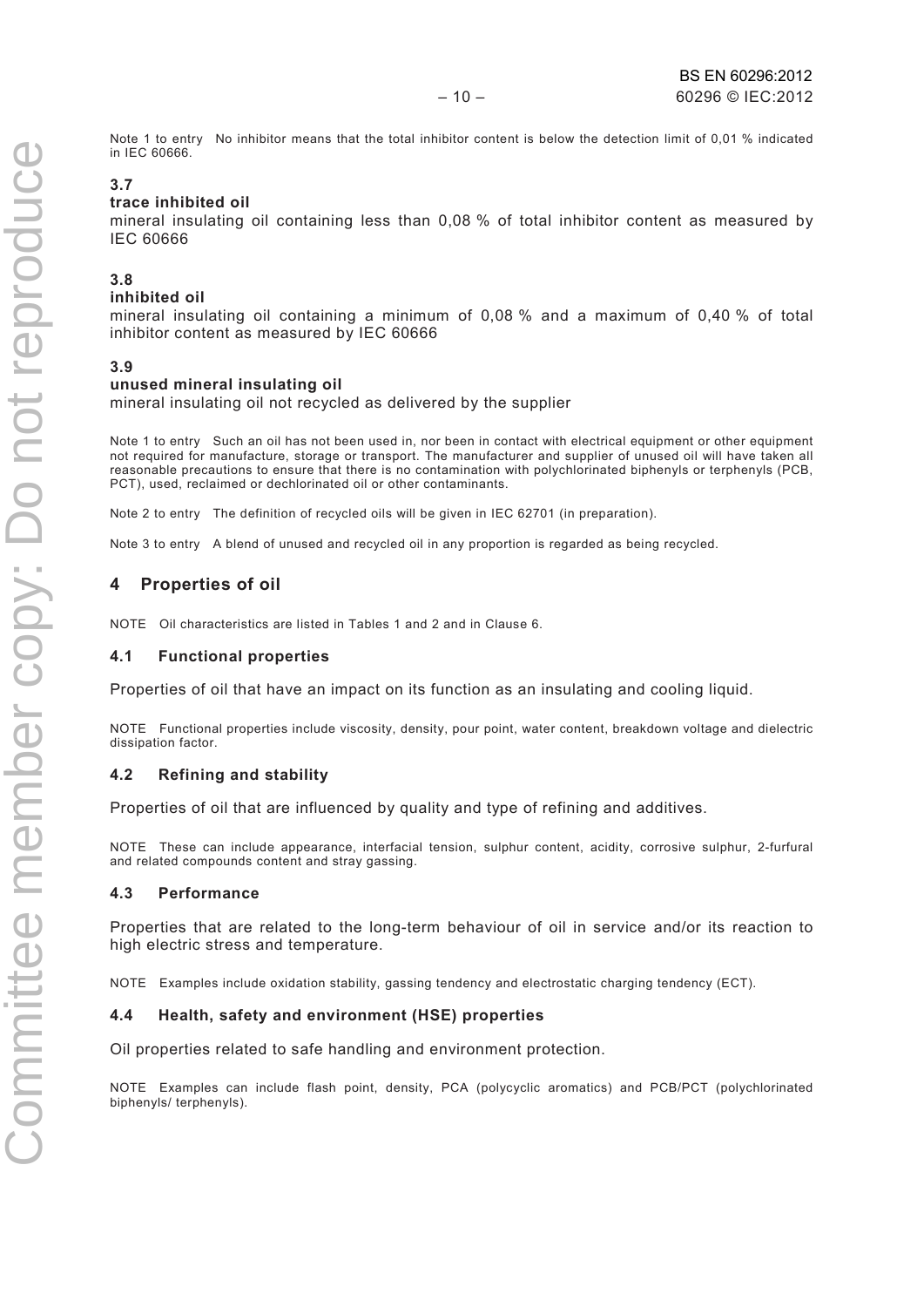#### **5 Classification, identification, general delivery requirements and sampling**

#### **5.1 Classification**

#### **5.1.1 Classes**

For the purposes of this standard, mineral insulating oils are classified into two classes:

- transformer oils;
- low temperature switchgear oils.

#### **5.1.2 Antioxidant additive (inhibitor) content**

Transformer oils are classified into three groups, according to their content of antioxidant additive:

- uninhibited transformer oils: marked with U;
- trace inhibited transformer oils: marked with T;
- inhibited transformer oils: marked with I.

#### **5.1.3 Lowest cold start energizing temperature (LCSET)**

After the inhibitor marking, the LCSET shall be indicated.

Standard LCSET in this standard is –30 °C; optionally, other LCSET can be selected according to Table 1.

#### **5.2 Requirements**

General requirements of this standard are given in Table 2.

Specific requirements are defined under Clause 7.

#### **5.3 Miscibility**

Unused mineral insulating oils of the same class (5.1.1), the same group (5.1.2), same LCSET (5.1.3) and containing the same types of additives are considered to be miscible and compatible with each other (see IEC 60422).

#### **5.4 Identification and general delivery requirements**

Identification and general delivery requirements are as follows:

- a) Oil is normally delivered in bulk, rail tank cars, tank containers or packed in drums or IBC (intermediate bulk containers). These shall be clean and suitable for this purpose to avoid any contamination.
- b) Oil drums and sample containers shall carry at least the following markings:
	- supplier's designation;
	- classification (see 5.1);
	- oil quantity.
- c) As agreed between the supplier and purchaser each oil delivery may be accompanied by a document specifying the supplier's designation, oil classification and compliance certificate.

NOTE This standard may be traceable to a specific batch of oil processed.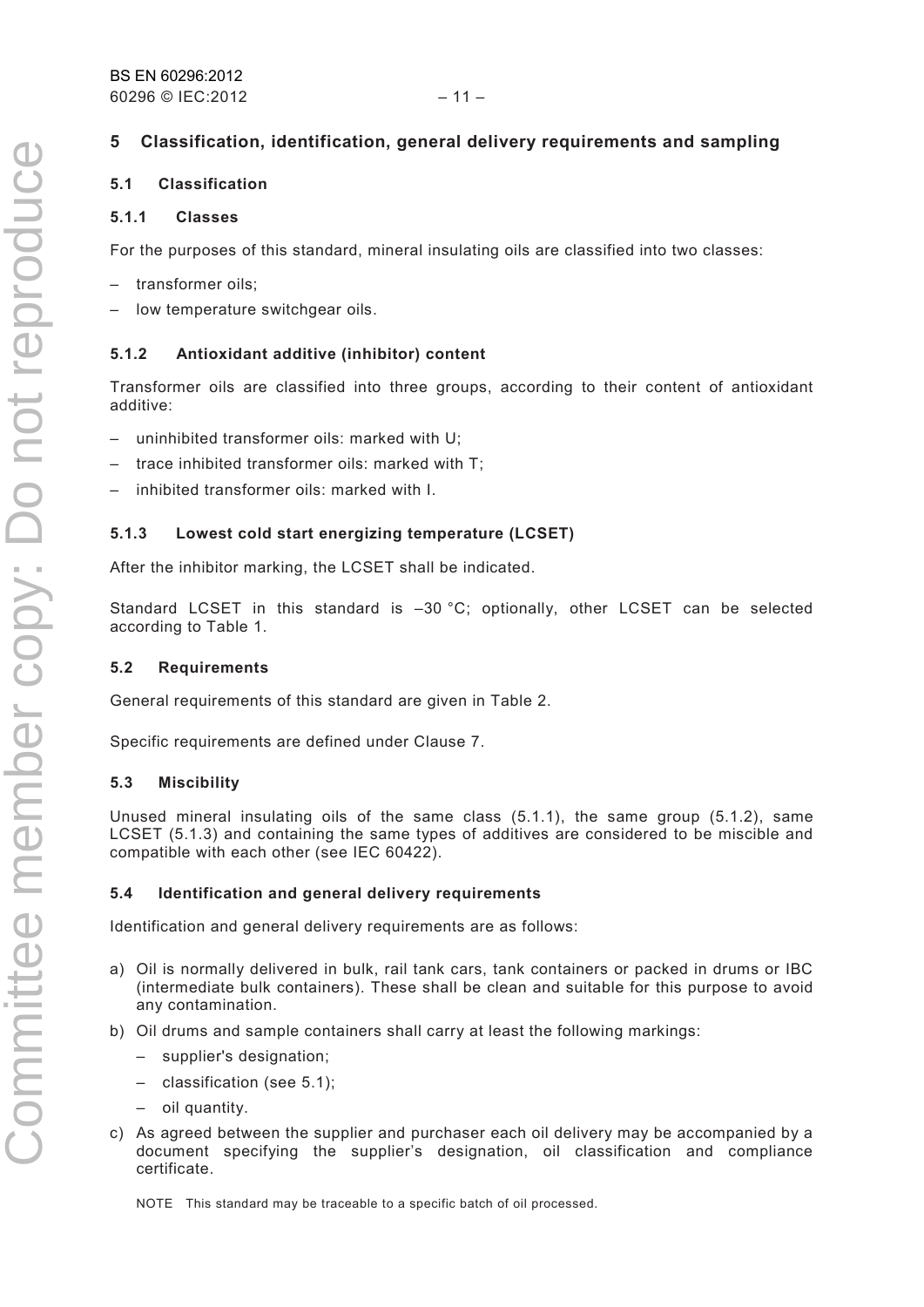d) The supplier shall declare the generic type of all additives, and their concentrations in the cases of inhibitors and passivators.

#### **5.5 Sampling**

Sampling shall be carried out in accordance with the procedure described in IEC 60475.

#### **6 Properties, their significance and test methods**

#### **6.1 Viscosity**

Viscosity influences heat transfer and therefore the temperature rise of the equipment. The lower the viscosity, the easier the oil circulates leading to improved heat transfer. At low temperatures, the resulting higher viscosity of oil is a critical factor for the cold start of transformers with poor or no circulation of oil and therefore possible overheating at the hot spots, and negatively influences the speed of moving parts such as in power circuit breakers, switchgear, on-load tap changer mechanisms, pumps and regulators. The viscosity at the lowest cold start energizing temperature (LCSET) shall not exceed 1 800 mm<sup>2</sup>/s (respectively 2 500 mm2/s at –40 °C, see Table 1). This lowest cold start energizing temperature (LCSET) for transformer oils is defined in this standard as being –30 °C (this is 5 K lower than indicated in IEC 60076-2). Other LCSET (see Table 1) can be agreed between supplier and purchaser.

Low temperature switchgear oil should have a lower viscosity at LCSET: max. 400 mm<sup>2</sup>/s. Standard LCSET of low temperature switchgear oil is defined at –40 °C but other LCSET may be agreed between supplier and purchaser.

| <b>LCSET</b><br>$^{\circ}$ C | <b>Maximum viscosity</b><br>mm <sup>2</sup> /s | Maximum pour point<br>°С |
|------------------------------|------------------------------------------------|--------------------------|
|                              | 1800                                           | $-10$                    |
| $-20$                        | 1800                                           | $-30$                    |
| $-30$                        | 1800                                           | $-40$                    |
| $-40$                        | 2 500                                          | $-50$                    |

#### **Table 1 – Maximum viscosity and pour point of transformer oil at lowest cold start energizing temperature (LCSET)**

Viscosity shall be measured according to ISO 3104, and viscosity at very low temperatures according to IEC 61868.

#### **6.2 Pour point**

The pour point of mineral insulating oil is the lowest temperature at which the oil will just flow. It is recommended that the pour point should be at least 10 K below the lowest cold start energizing temperature (LCSET). If a pour point depressant additive is used, this shall be declared by the supplier to the user. Pour point shall be measured in accordance with ISO 3016.

#### **6.3 Water content**

A low water content of mineral insulating oil is necessary to achieve adequate breakdown voltage and low dissipation losses. To avoid separation of free water, unused insulating oil should have limited water content. Before filling the electrical equipment, the oil should be treated to meet the requirements of IEC 60422. Water content shall be measured in accordance with IEC 60814.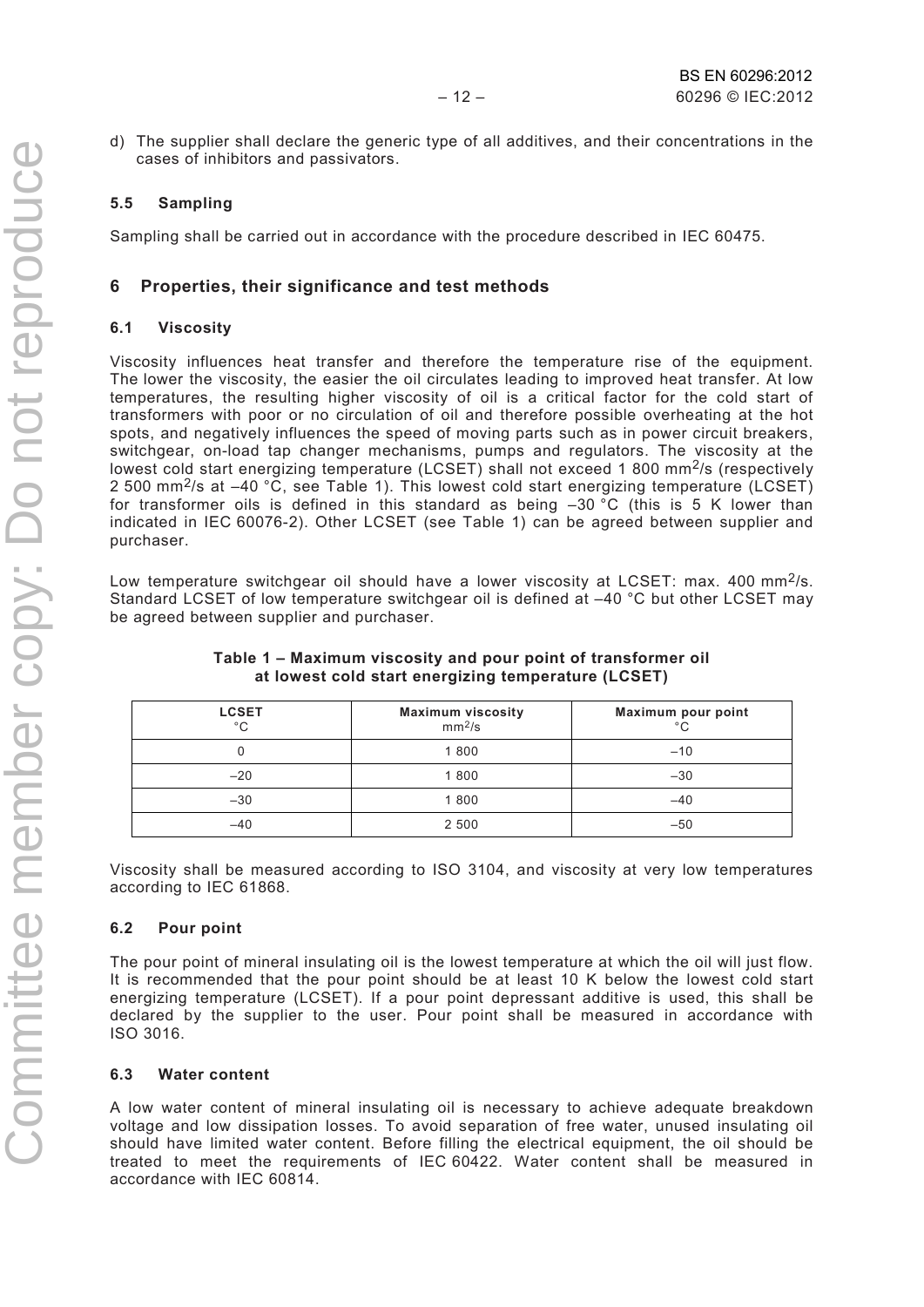#### **6.4 Breakdown voltage**

The breakdown voltage of transformer oil indicates its ability to resist electrical stress in electrical equipment. Breakdown voltage shall be measured in accordance with IEC 60156. The supplier shall demonstrate that after treatment to reduce particles, water and dissolved air by a vacuum procedure (see note), the oil shall have a high dielectric strength (breakdown voltage >70 kV).

NOTE This treatment referred to consists of filtration of the oil at 60 °C by vacuum (pressure below 2,5 kPa) through a sintered glass filter (with a maximum pore size of  $2.5 \mu m$ ).

#### **6.5 Dielectric dissipation factor (DDF)**

DDF is a measure for dielectric losses within the oil. DDF values above requirements of Table 2 can indicate contamination of the oil by polar contaminants or poor refining quality. DDF shall be measured in accordance with IEC 60247 or IEC 61620 at 90 °C. In case of dispute, IEC 60247 at 90 °C should be used.

NOTE By agreement between parties, DDF can be measured at temperatures other than 90 °C. In such cases the temperature of measurement can be stated in the report.

#### **6.6 Appearance**

A visual inspection of insulating oil (oil sample in transmitted light under a thickness of approximately 10 cm and at ambient temperature) will indicate the presence of visible contaminants, free water or suspended matter.

#### **6.7 Acidity**

Unused mineral insulating oil should be free from any acidic compound. Acidity shall be measured according to IEC 62021-1 or IEC 62021-2.

#### **6.8 Interfacial tension (IFT)**

Low IFT sometimes indicates the presence of polar compounds. IFT shall be measured in accordance with EN 14210 or ASTM D971.

#### **6.9 Sulphur content**

Different organo-sulphur compounds are present in mineral oils, dependent on the crude oil origin and the degree and type of refining. Refining reduces the content of sulphur and aromatic hydrocarbons. As some naturally present sulphur compounds have an affinity to metals, they may act as natural oxidation inhibitors or they may promote corrosion.

Sulphur content is a specific requirement of 7.1.

Sulphur content should be measured following IP 373 or ISO 14596.

#### **6.10 Corrosive and potentially corrosive sulphur**

Some sulphur compounds, e.g. mercaptans, are very corrosive to metal surfaces, i.e. steel, copper and silver (switchgear contacts) and shall not be present in new oil. This type of corrosive sulphur should be detected following DIN 51353.

Some other sulphur compounds, e.g. dibenzyldisulphide (DBDS), may result in the deposition of copper sulphide  $(Cu<sub>2</sub>S)$  in paper insulation, reducing its electrical insulation properties (see Annex A). This has resulted in several equipment failures in service.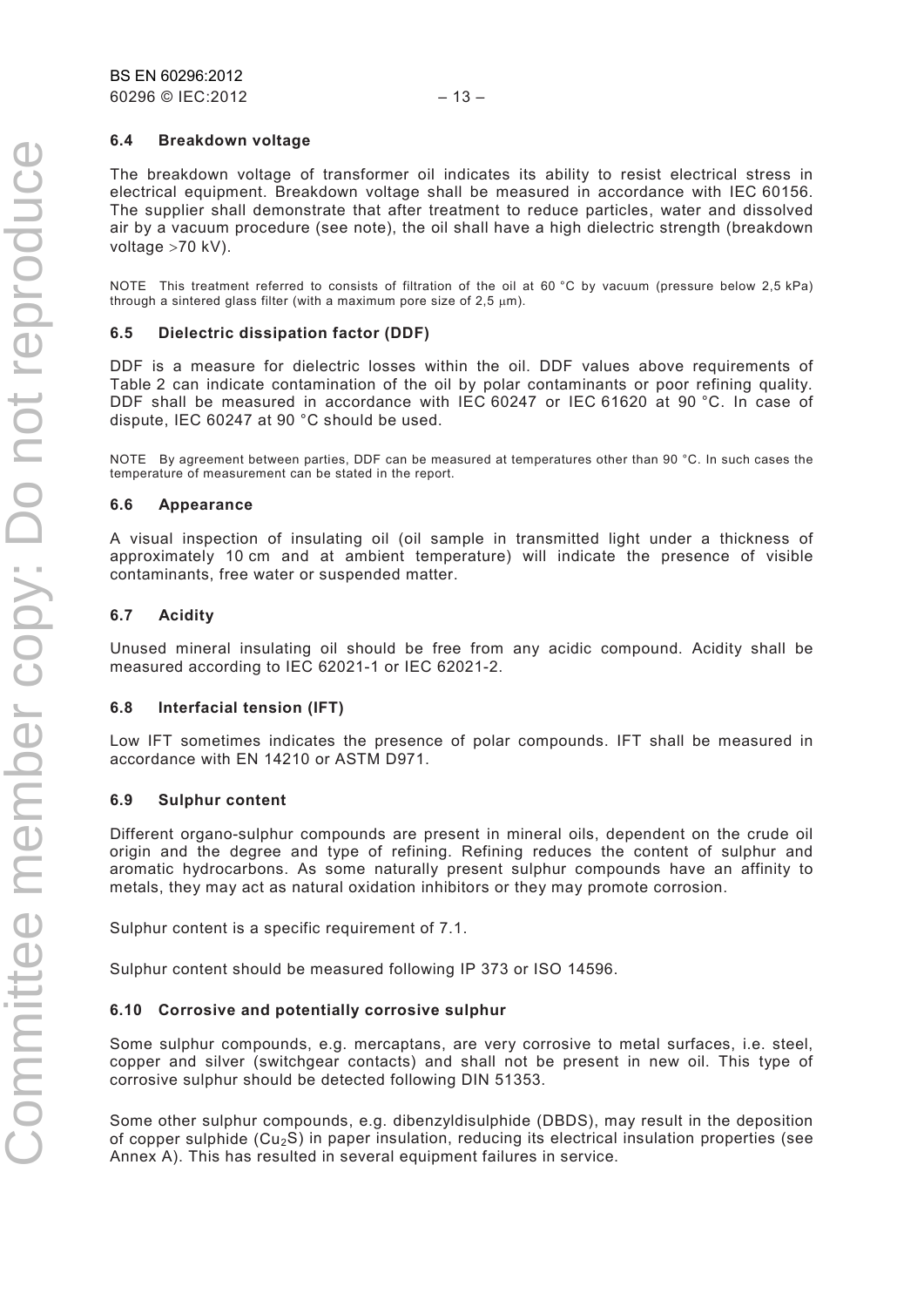IEC 62535, based on work performed by CIGRE WG A2.32, provides the best currently available method to detect potentially corrosive sulphur compounds in oil. It applies only to oils that do not contain a metal passivator additive (declared or undeclared).

For passivator-containing oils, see Clause A.3.

#### **6.11 Additives (see 3.4)**

#### **6.11.1 General**

The generic type of all additives shall be declared in product data sheets and certificates of compliance. For antioxidant additives and passivators, their concentrations shall also be stated.

#### **6.11.2 Antioxidant additives (see 3.5)**

Antioxidants slow down the oxidation of oil and therefore the formation of degradation products such as oil sludge and acidity. It is useful to know whether and in what proportion antioxidant additives have been added in order to monitor additive depletion during service.

Additives that slow down the oxidation of mineral insulating oils include:

- inhibitors such as phenols and amines (see 3.5.1). The most widely used inhibitors are DBPC and DBP (see 3.5.1). Detection and measurement of DBPC and DBP shall be carried out in accordance with IEC 60666. IEC test methods are not available for other types of inhibitors.
- other antioxidant additives such as sulphur- and phosphor**-** containing compounds, e.g. organic polysulfides and dithiophosphates (see 3.5.2). An antioxidant additive of this type is DBDS (see 6.10), but it is not accepted as it is known to be corrosive to copper and will likely result in the oil failing the potentially corrosive sulphur test of IEC 62535. IEC test methods are in preparation only for DBDS (see 6.21) and not for the other antioxidant additives of this type.
- metal passivators (see 6.11.3).

#### **6.11.3 Metal passivators**

—————————

Some of these additives form thin films on copper, preventing the catalytic effect of copper in oil and the formation of harmful copper sulphide deposits in paper by reaction with corrosive sulphur compounds contained in the oil. Some of them protect the oil from the catalytic action of metals and slow down the rate of oxidation of oil. Passivators therefore slow down the oxidation process in IEC 61125 as they passivate the surface of the catalysing copper-wire, thus leading to an optimistic result of the oxidation stability test. Some of them are also used to reduce the electrostatic charging tendency of oils (see 6.14).

Three main types of benzotriazole derivatives are typically used as metal passivator additives: N-bis(2-Ethylhexyl)-aminomethyl-tolutriazole (TTAA), benzotriazole (BTA) and 5-methyl-1H-benzotriazole (TTA). Detection and measurement of these additives shall be according to IEC 60666.

Several other compounds can be used as metal passivator additives, such as N,N-bis(2-ethylhexyl)-1H-1,2,4-triazole-1 methanamine (TAA), diamino-diphenyldisulphide, nicotinic acid, hydroquinoline and other sulphur-based compounds, for which no IEC test methods are available[2](#page-11-0).

<span id="page-11-0"></span><sup>2</sup> Examples of commercially available TTAA and TAA are Irgamet 39 © and Irgamet 30 ©, respectively. This information is given for the convenience of users of this standard and does not constitute an endorsement by the IEC of these products.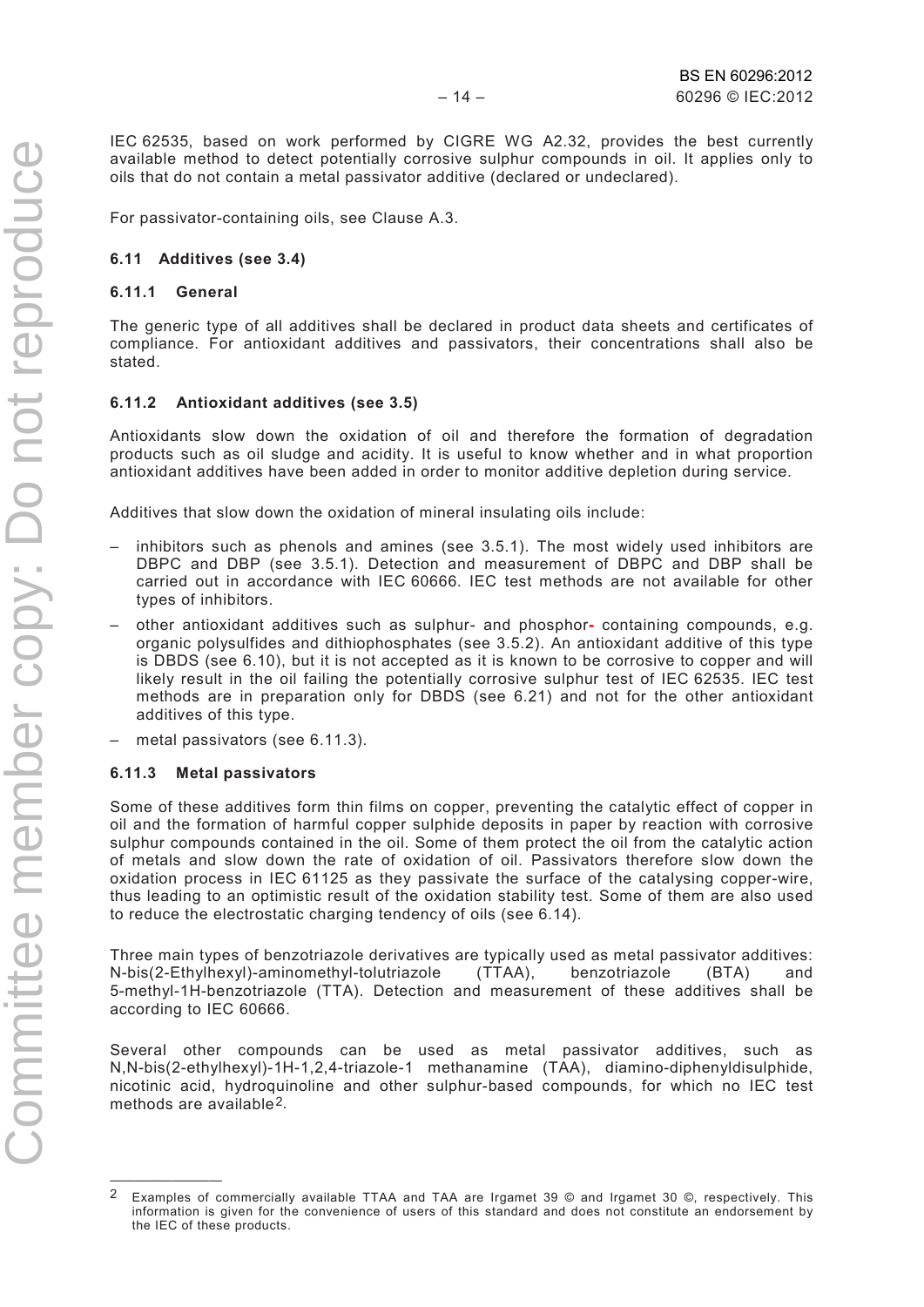#### **6.11.4 Pour point depressants**

These additives are used to improve the viscosity and pour point of oils at very low temperatures. Detection and measurement of the two main types of pour point depressant additives used (polynaphthalenes and polymethacrylates) shall be according to IEC 60666.

#### **6.12 Oxidation stability**

Oxidation of oil gives rise to acidity and sludge formation. This can be reduced by using oils with a high oxidation stability leading to longer service life time by minimizing sludge deposition and maximizing insulation life. Oxidation stability is measured in accordance with Method C of IEC 61125:1992. There is an option for stricter limits for special applications. In some countries more stringent limits and/or additional requirements and tests may be requested.

Test durations for oils containing inhibitors shall be as indicated in Table 2. Test duration for oils containing other antioxidant additives and metal passivators shall be 500 h.

Passivator-containing oils shall be tested for oxidation stability before the passivator additive has been added to the oil (when possible), using the test durations of Table  $2<sup>3</sup>$  $2<sup>3</sup>$  $2<sup>3</sup>$ .

#### **6.13 Gassing tendency**

Gassing tendency of mineral insulating oil, i.e. the gas absorbing property of oil when subjected to corona partial discharges, is only necessary and important for special equipment like HV (high voltage) instrument transformers and bushings. It is a measure of the rate of absorption or evolution of gas into oil under prescribed laboratory conditions. Gas absorption properties could be related to oil aromatic content. Gassing tendency is measured using Method A of IEC 60628:1985.

Gassing tendency testing is a specific requirement of 7.3.

NOTE Additives such as 1,2,3,4- tetrahydronaphtalene (tetralin), mono or dibenzyltoluene and others have been proposed to reduce the gassing tendency of some oils, but are not described in IEC 60666. Mono and dibenzyltoluene are described in IEC 60867.

#### **6.14 Electrostatic charging tendency (ECT)**

ECT of oil is an important property for certain designs of HV and EHV transformers which have oil pumping rates that can give rise to the build-up of electrostatic charge. This charge can result in energy discharge causing transformer failure.

ECT testing is a specific requirement of 7.2.

NOTE A method to measure ECT is proposed by CIGRE Technical Brochure 170. ECT can be reduced by using metal passivator additives such as BTA and TTA.

#### **6.15 Flash point**

The safe operation of electrical equipment requires an adequately high flash point that is measured in accordance with ISO 2719 (Pensky-Martens closed cup procedure).

#### **6.16 Density**

—————————

In cold climates, density of oil shall be low enough to avoid the ice that results from the freezing of free water to float to the oil surface and possibly lead to fault conditions

<span id="page-12-0"></span><sup>3</sup> Alternatively, passivator-containing oils may be tested for oxidation stability AFTER the passivator additive has been removed by absorption from the oil, using for example Procedure 1 of Clause A.3.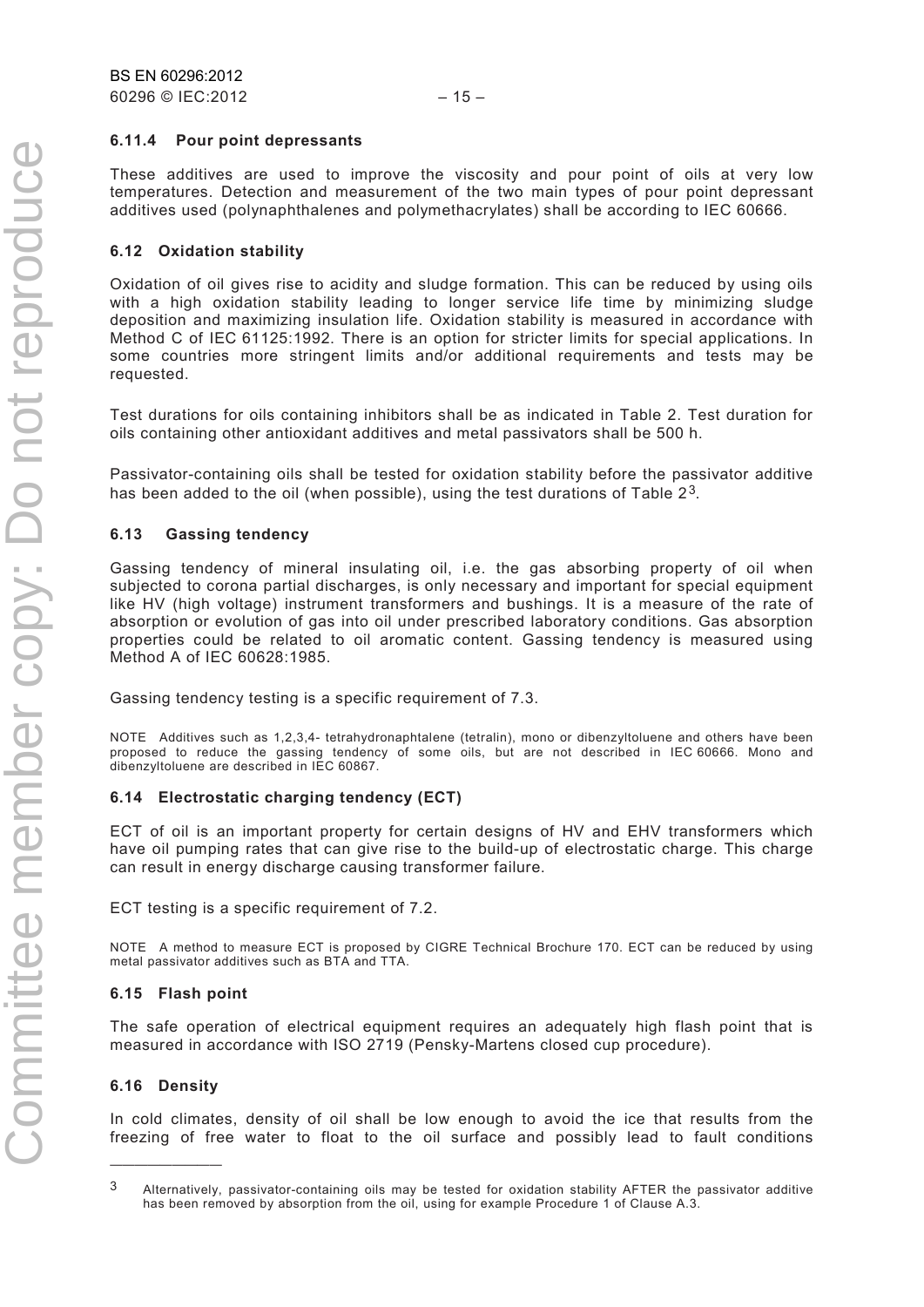developing such as flashover of conductors. Density shall be measured in accordance with ISO 3675 (reference method) but ISO 12185 as well is accepted.

#### **6.17 Polycyclic aromatic content (PCAs)**

Some PCAs are classified to be carcinogens and therefore need to be controlled to an acceptable level in mineral insulating oil. The total amount of PCAs can be measured by extraction with DMSO (dimethylsulfoxide) under the conditions of IP 346.

NOTE Acceptable limits of total or individual PCAs are specified in national and local regulations.

#### **6.18 Polychlorinated biphenyl content (PCBs)**

Unused mineral insulating oil shall be free from PCBs. The reference test method is IEC 61619.

NOTE Acceptable limits of total or individual PCBs are specified in national and local regulations. Further European specifications are described in Directive 96/59/EC.

#### **6.19 2-Furfural (2-FAL) and related compounds content**

2-FAL and related compounds in unused mineral insulating oils can result either from improper re-distillation after solvent extraction during refining or from contamination with used oil.

Unused mineral insulating oils should have a low level of 2-FAL and related compounds; measurement should be carried out according to IEC 61198.

NOTE "Related compounds" are: 5-hydroxymethyl-2-furfural (5HMF), 2-furfurylalcohol (2FOL), 2-acetylfuran (2ACF) and 5-methyl-2-furfural (5MEF).

#### **6.20 Particle content**

Particles in unused mineral insulating oil may result from manufacturing, storage or handling of the oil, and may affect its breakdown voltage (see 6.4). Measurement should be carried out according to IEC 60970.

#### **6.21 DBDS content**

This compound is corrosive at normal transformer operating temperatures and can produce copper sulphide. It therefore shall not be present in unused oil (see 6.10). For the test method for measuring DBDS, see IEC 62697-1 (in preparation).

#### **6.22 Stray gassing of oil**

Some oils can produce gases such as hydrogen, hydrocarbons and carbon oxides at low temperatures (< 120 °C) without thermal or electrical faults in a transformer, sometimes even without operational stress. This phenomenon could result in a high production of gases and a misinterpretation of DGA results.

NOTE Methods to measure stray gassing are described in CIGRE Brochure 296 and ASTM D7150. Inhibited grades typically produce less stray gassing than uninhibited ones.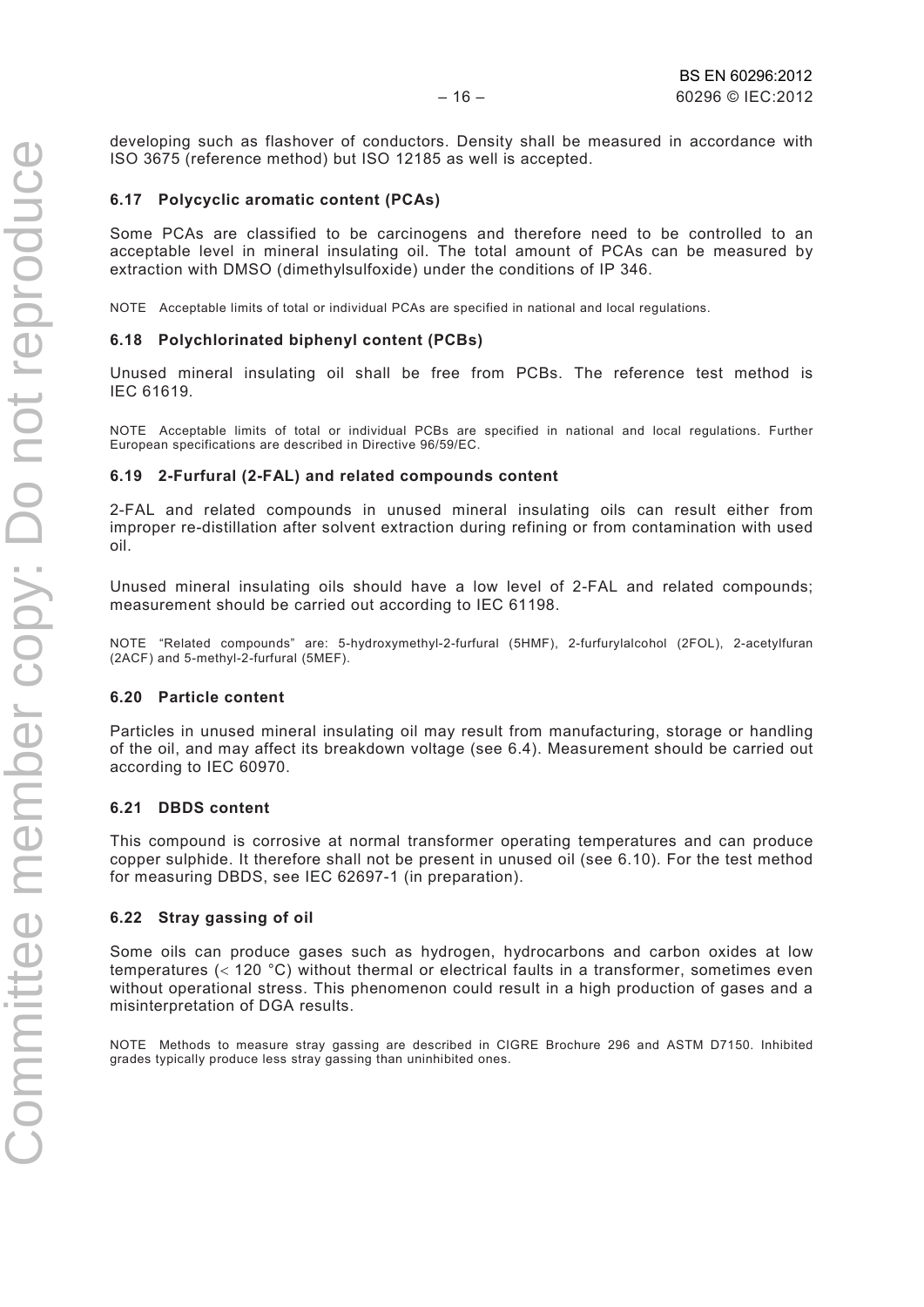|  |  |  | Table 2 - General specifications |
|--|--|--|----------------------------------|
|--|--|--|----------------------------------|

|                                             |                                                                                                                                          | Limits                                                                                                                             |                                                                                        |  |
|---------------------------------------------|------------------------------------------------------------------------------------------------------------------------------------------|------------------------------------------------------------------------------------------------------------------------------------|----------------------------------------------------------------------------------------|--|
| Property                                    | <b>Test method</b>                                                                                                                       | <b>Transformer oil</b>                                                                                                             | Low temperature<br>switchgear oil                                                      |  |
| 1 – Function                                |                                                                                                                                          |                                                                                                                                    |                                                                                        |  |
| Viscosity at 40 °C                          | ISO 3104                                                                                                                                 | Max. $12 \text{ mm}^2$ /s                                                                                                          | Max. $3,5 \, \text{mm}^2$ /s                                                           |  |
| Viscosity at -30 °C a                       | ISO 3104                                                                                                                                 | Max. 1 800 mm <sup>2</sup> /s                                                                                                      |                                                                                        |  |
| Viscosity at -40 °C b                       | <b>IEC 61868</b>                                                                                                                         |                                                                                                                                    | Max. 400 mm <sup>2</sup> /s                                                            |  |
| Pour point                                  | ISO 3016                                                                                                                                 | Max. -40 °C                                                                                                                        | Max. $-60$ $^{\circ}$ C                                                                |  |
| Water content                               | IEC 60814                                                                                                                                | Max. 30 mg/kg c/ 40 mg/kg d                                                                                                        |                                                                                        |  |
| Breakdown voltage                           | IEC 60156                                                                                                                                | Min. 30 kV / 70 kV <sup>e</sup>                                                                                                    |                                                                                        |  |
| Density at 20 °C                            | ISO 3675 or ISO 12185                                                                                                                    | Max. 0,895 g/ml                                                                                                                    |                                                                                        |  |
| DDF at 90 °C                                | IEC 60247 or IEC 61620                                                                                                                   | Max. 0,005                                                                                                                         |                                                                                        |  |
| Particle content                            | <b>IEC 60970</b>                                                                                                                         |                                                                                                                                    | No general requirement <sup>1</sup>                                                    |  |
| 2 - Refining/stability                      |                                                                                                                                          |                                                                                                                                    |                                                                                        |  |
| Appearance                                  |                                                                                                                                          |                                                                                                                                    | Clear, free from sediment and suspended matter                                         |  |
| Acidity                                     | IEC 62021-1 or 62021-2                                                                                                                   |                                                                                                                                    | Max. 0,01 mg KOH/g                                                                     |  |
| Interfacial tension                         | EN 14210 or ASTM D971                                                                                                                    | No general requirement f                                                                                                           |                                                                                        |  |
| Total sulphur content                       | IP 373 or<br>ISO 14596                                                                                                                   | No general requirement                                                                                                             |                                                                                        |  |
| Corrosive sulphur                           | DIN 51353                                                                                                                                | Not corrosive                                                                                                                      |                                                                                        |  |
| Potentially corrosive<br>sulphur            | IEC 62535                                                                                                                                | Not corrosive                                                                                                                      |                                                                                        |  |
| <b>DBDS</b>                                 | IEC 62697-1 (in preparation)                                                                                                             | Not detectable $(< 5 \text{ mg/kg})$                                                                                               |                                                                                        |  |
| Inhibitors of IEC 60666                     | <b>IEC 60666</b>                                                                                                                         | (U) uninhibited oil: not detectable $(< 0.01\%)$<br>(T) trace inhibited oil: $< 0.08$ %<br>(I) inhibited oils: $0.08 \% - 0.40 \%$ |                                                                                        |  |
|                                             |                                                                                                                                          | (see 3.6 to 3.8)                                                                                                                   |                                                                                        |  |
| Metal passivator additives<br>of IEC 60666  | <b>IEC 60666</b>                                                                                                                         | Not detectable $(<$ 5mg/kg), or as agreed upon with<br>the purchaser                                                               |                                                                                        |  |
| Other additives                             |                                                                                                                                          | See <sup>9</sup>                                                                                                                   |                                                                                        |  |
| 2-Furfural and related<br>compounds content | <b>IEC 61198</b>                                                                                                                         |                                                                                                                                    | Not detectable $(< 0.05$ mg/kg) for each individual<br>compound                        |  |
| Stray gassing                               | See 6.22                                                                                                                                 |                                                                                                                                    | No general requirement <sup>h</sup>                                                    |  |
| 3 - Performance                             |                                                                                                                                          |                                                                                                                                    |                                                                                        |  |
| Oxidation stability                         | IEC 61125:1992 (Method C)<br>Test duration k<br>(U) Uninhibited oil: 164 h<br>(T) Trace inhibited oil: 332 h<br>(I) Inhibited oil: 500 h |                                                                                                                                    | For oils with other antioxidant additives and metal<br>passivator additives, see 6.12. |  |
| - Total acidity <sup>i</sup>                | 1.9.4 of IEC 61125:1992                                                                                                                  |                                                                                                                                    | Max. 1,2 mg KOH/g                                                                      |  |
| - Sludge <sup>i</sup>                       | 1.9.1 of IEC 61125:1992                                                                                                                  |                                                                                                                                    | Max. 0,8 %                                                                             |  |
| - DDF at 90 $\overline{°C}$ <sup>i</sup>    | 1.9.6 of IEC 61125,<br>Amendment 1 (2004) +<br><b>IEC 60247</b>                                                                          |                                                                                                                                    | Max. 0,500 <sup>i</sup>                                                                |  |
| Gassing tendency                            | IEC 60628:1985, Method A                                                                                                                 |                                                                                                                                    | No general requirement <sup>h</sup>                                                    |  |
| ECT                                         | See 6.14                                                                                                                                 |                                                                                                                                    | No general requirement <sup>h</sup>                                                    |  |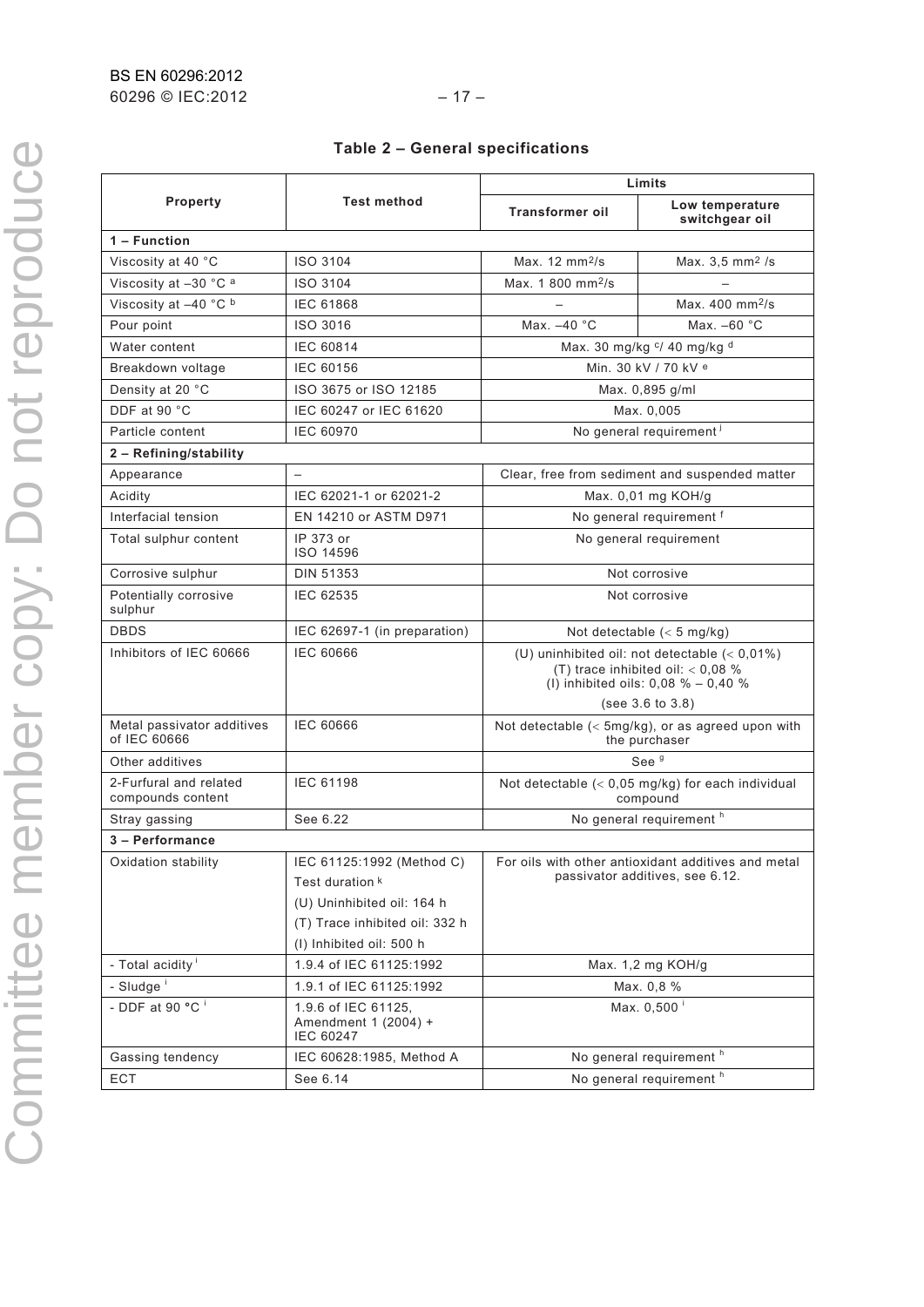| <b>TANA SE SE SE</b>    |
|-------------------------|
|                         |
| ò                       |
|                         |
|                         |
|                         |
|                         |
|                         |
|                         |
|                         |
| $\overline{\mathbf{C}}$ |
|                         |
|                         |
|                         |
|                         |
|                         |
|                         |
|                         |
| Ш                       |
| ĭ                       |
| $\frac{1}{2}$           |
|                         |
|                         |
|                         |
|                         |
|                         |
|                         |
|                         |
|                         |
|                         |
|                         |
|                         |
|                         |
|                         |
|                         |
|                         |
|                         |
| ì                       |
|                         |
|                         |
|                         |
|                         |
|                         |
|                         |
|                         |
|                         |
|                         |
|                         |
|                         |
| Ì                       |
|                         |
|                         |
|                         |
|                         |
|                         |
|                         |

|              |                                                                                                                                                                                                                                                     |                                                                                                         | Limits                 |                                   |  |  |
|--------------|-----------------------------------------------------------------------------------------------------------------------------------------------------------------------------------------------------------------------------------------------------|---------------------------------------------------------------------------------------------------------|------------------------|-----------------------------------|--|--|
|              | Property                                                                                                                                                                                                                                            | <b>Test method</b>                                                                                      | <b>Transformer oil</b> | Low temperature<br>switchgear oil |  |  |
|              | 4 – Health, safety and environment (HSE)                                                                                                                                                                                                            |                                                                                                         |                        |                                   |  |  |
| Flash point  |                                                                                                                                                                                                                                                     | ISO 2719                                                                                                | Min. 135 °C            | Min. 100 °C                       |  |  |
|              | PCA content                                                                                                                                                                                                                                         | IP 346                                                                                                  |                        | Max. 3 %                          |  |  |
|              | PCB content                                                                                                                                                                                                                                         | IEC 61619                                                                                               |                        | Not detectable $(< 2$ mg/kg)      |  |  |
| a            | This is the standard LCSET for a transformer oil (see 6.1) and can be modified depending on the climatic<br>condition of each country. Pour point should be minimum 10 K below LCSET.                                                               |                                                                                                         |                        |                                   |  |  |
| b            |                                                                                                                                                                                                                                                     | Standard LCSET for low temperature switchgear oil.                                                      |                        |                                   |  |  |
| $\mathbf{C}$ | For bulk supply.                                                                                                                                                                                                                                    |                                                                                                         |                        |                                   |  |  |
| d            | For delivery in drums and IBC.                                                                                                                                                                                                                      |                                                                                                         |                        |                                   |  |  |
| e            | After laboratory treatment (see 6.4).                                                                                                                                                                                                               |                                                                                                         |                        |                                   |  |  |
| f            |                                                                                                                                                                                                                                                     | Where it is used as a general requirement, a limit of minimum 40 mN/m is recommended.                   |                        |                                   |  |  |
| $\mathsf g$  | The supplier shall declare the generic type of all additives, and their concentrations in the case of antioxidant<br>additives.                                                                                                                     |                                                                                                         |                        |                                   |  |  |
| h            | To be agreed upon between supplier and purchaser.                                                                                                                                                                                                   |                                                                                                         |                        |                                   |  |  |
| $\mathbf i$  | At the end of oxidation stability tests.                                                                                                                                                                                                            |                                                                                                         |                        |                                   |  |  |
| j            | Particle content in drums at delivery of oil can be agreed between supplier and customer, based on a<br>statistical reference at delivery.                                                                                                          |                                                                                                         |                        |                                   |  |  |
| $\sf k$      | In Canada and the USA, where requirements for oxidation resistance are lower for some applications, test<br>durations can be reduced to: (T) trace inhibited oil: 164 h; (I) inhibited oil: 332 h. These requirements are of a<br>permanent nature. |                                                                                                         |                        |                                   |  |  |
|              |                                                                                                                                                                                                                                                     | A DDE of may 0.000 ofter 3 b of ovidation (and IEC 64495:4003, Mathod C) can be used for application in |                        |                                   |  |  |

A DDF of max. 0,020 after 2 h of oxidation (see IEC 61125:1992, Method C) can be used for application in EHV instrument transformers and bushings.

#### **7 Specific requirements for special applications**

#### **7.1 Higher oxidation stability and low sulphur content**

For transformers with higher operating temperatures or designed for extended service life, there may exist restricted limits after oxidation test (see IEC 61125:1992, Method C). Mostly, such oil is inhibited.

- Total acidity: max. 0,3 mg KOH/g;
- Sludge: max. 0,05 %;
- DDF at 90 °C: max. 0,050;
- Total sulphur content: max. 0,05 % (before oxidation test).

#### **7.2 Electrostatic charging tendency (ECT)**

For equipment with high oil circulation speed (OF- or OD-cooled power transformers (IEC 60076-2)), as e.g. HV/DC transformers, a limit may be agreed between purchaser and manufacturer.

#### **7.3 Gassing tendency**

For equipment with high electrical field stress or special design, gases formed when subjected to corona partial discharges (6.13) shall be absorbed by the oil. Therefore the gassing tendency according to IEC 60628 shall be agreed upon between the supplier and purchaser of the oil for such equipment.

NOTE In Poland, a gassing tendency ≤ +5mm3/min is used for equipment ≥ 400 kV.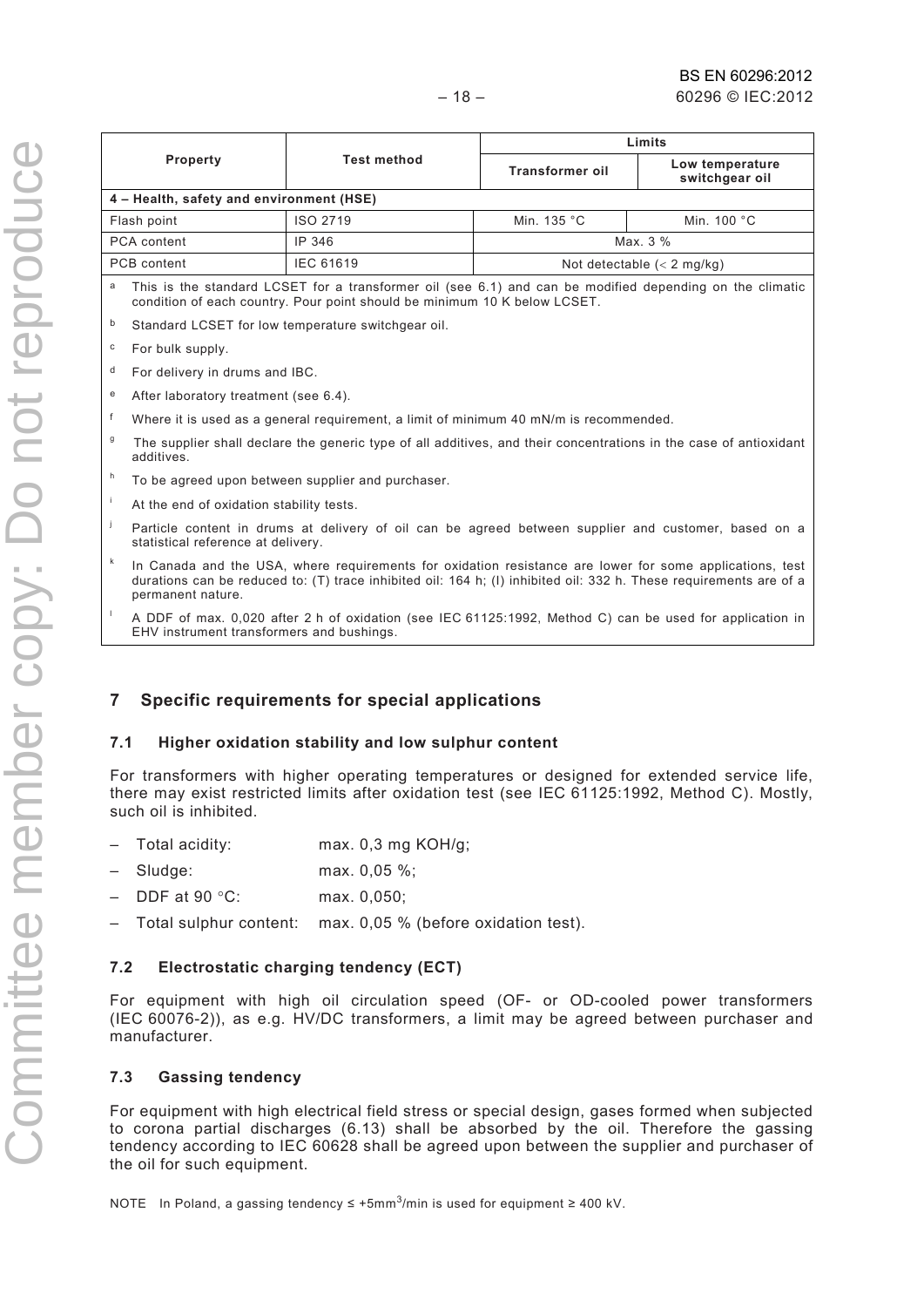### **Annex A**

(informative)

#### **Potentially corrosive sulphur**

#### **A.1 Mechanism of copper sulphide deposition**

The mechanism of copper sulphide (Cu<sub>2</sub>S) deposition is still not fully elucidated, but it may involve dissolution and transport of copper by sulphur containing species forming complexes with copper. These complexes can then be absorbed by cellulosic insulation where they decompose into  $Cu<sub>2</sub>S$ .

The strong influence of temperature and oxygen on this process indicates that some oxidized sulphur species may be more active than those originally present in oil, or that other oxidation products are important as co-complexing agents (see CIGRE Technical Brochure 378). Cu<sub>2</sub>S deposition occurs preferentially in equipment where corrosive sulphur compounds are present in oil, unvarnished or unprotected copper is used, operating temperatures are high and the amount of oxygen in oil is limited. The optimal oxygen content for copper transport seems to be relatively low, probably in the region of a few thousand ul/l, but deposition may occur over a wide range of oxygen contents.

#### **A.2 Corrosive sulphur compounds in oil**

Although many sulphur compounds are known to be corrosive for copper, few have been identified as components of insulating oil. The only compound shown so far to be a potent  $Cu<sub>2</sub>S$  forming agent and to be present in significant amounts in transformer oil is dibenzyl disulfide (DBDS). Most oils found to be forming  $Cu<sub>2</sub>S$  contain this substance. However, refining processes using severe hydrotreatment can easily remove this reactive compound from oil. Several other substances (including disulphides, thioethers, various oxidized sulphur compounds and elemental sulphur) have been shown to cause  $Cu<sub>2</sub>S$  formation in the IEC 62535 test, when added to originally non-corrosive oils.

#### **A.3 Detection of corrosive sulphur compounds in passivator-containing oils**

When oil in a transformer contains a metal passivator additive, a thin protective layer of passivator is formed on copper surfaces, preventing copper from dissolving in oil, reacting with corrosive sulphur compounds present in oil, and depositing in paper insulation as harmful copper sulphide ( $Cu<sub>2</sub>S$ ).

The same occurs when testing passivator-containing oils according to IEC 62535. This test method therefore cannot detect corrosive sulphur compounds present in passivating oils and may provide "false negative" results for such oils. Passivator-containing oils testing negative as new oils may then test positive and start depositing harmful Cu<sub>2</sub>S after the additive has been consumed by aging in transformers service.

In order to detect corrosive sulphur compounds in oil containing a metal passivator additive (declared or suspected), the passivator additive has to be removed first from the oil. The two following procedures can be used for that purpose. Both are intended for newly available types of oils only, not for normal deliveries of oil.

#### **Procedure 1**

In this procedure, metal passivator additives are eliminated by specific adsorption from the oil: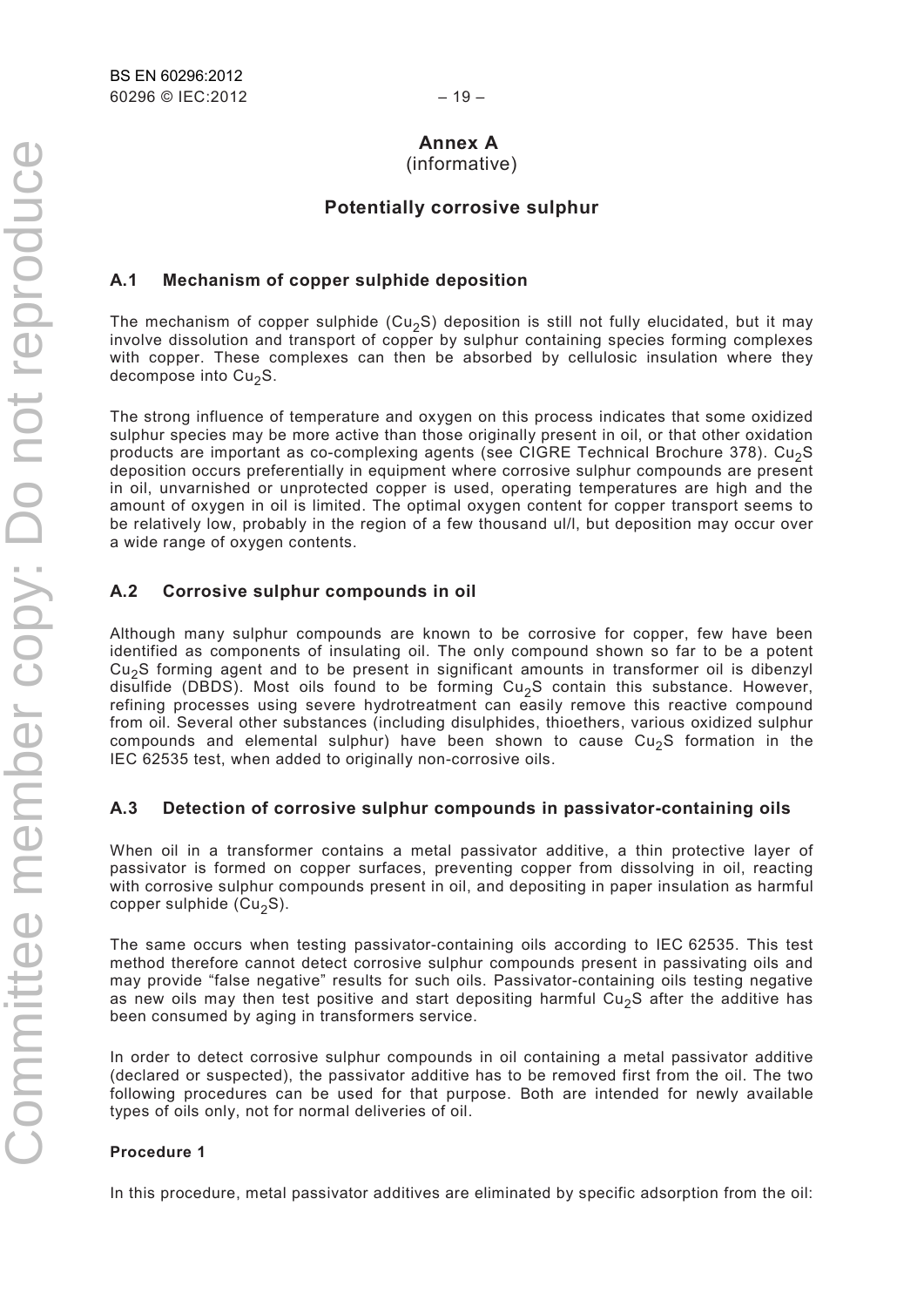- a) stir 100 ml of passivator-containing oil with 500 mg of Chromabond HR-XC adsorbent (a strong, mixed-mode, polymer-based cation exchanger for basic analytes), for 1 h, then filter out the adsorbent; or
- b) extract 60 ml of oil under a slight vacuum on a 3 ml column containing 200 mg of the adsorbent, if the initial concentration of passivator was < 200 mg/kg.

#### **Procedure 2**

This procedure is based on the observation that metal passivator additives in oil are consumed by oxidation aging (in accelerated tests in the laboratory and in transformers in service):

- a) Run the passivator-containing oil in the test cell used in Method C of IEC 61125:1992 at 120 °C for 164 h with an air flow of 0,15 l/h to ensure that the passivator has been consumed by oxidation.
- b) Test the aged oil for corrosive sulphur in the test cell of IEC 62535 with new paper wrapped conductor.
- c) To avoid false positives with the aged oil (i.e. where oxidation aging compounds of oil are mistakenly interpreted as Cu2S), confirm Cu2S deposition with SEM/EDX or other techniques (according to Annex B of IEC 62535:2008). False positives can also be avoided by carrying out a second IEC 62535 test without copper strip and with paper only, and comparing the appearance of papers after both tests with and without copper.

NOTE 1 The protective layer of passivator on copper has been observed to remain on copper after aging tests in the laboratory, but there is little knowledge on whether and how long it will remain on copper in transformers in service.

NOTE 2 As a complement to IEC 62535 and procedures 1 and 2 for passivator-containing oils, the quantification of corrosive sulphur compounds in oil (e.g., dibenzyldisulphide (DBDS) and total disulphide) can be used to ensure that none of these potentially harmful compounds are present in oil.

#### **A.4 Contamination of oils**

Mineral insulating oils suspected of having been accidentally contaminated with silicone oils, phthalates or other surface-active chemicals or oils should not be introduced in transformers, since these compounds can produce foaming in oil when trying to degas the transformer, thus making it difficult or impossible to fully degas the transformer oil. The foaming tendency test of ISO 6247 can be used to detect such a contamination.